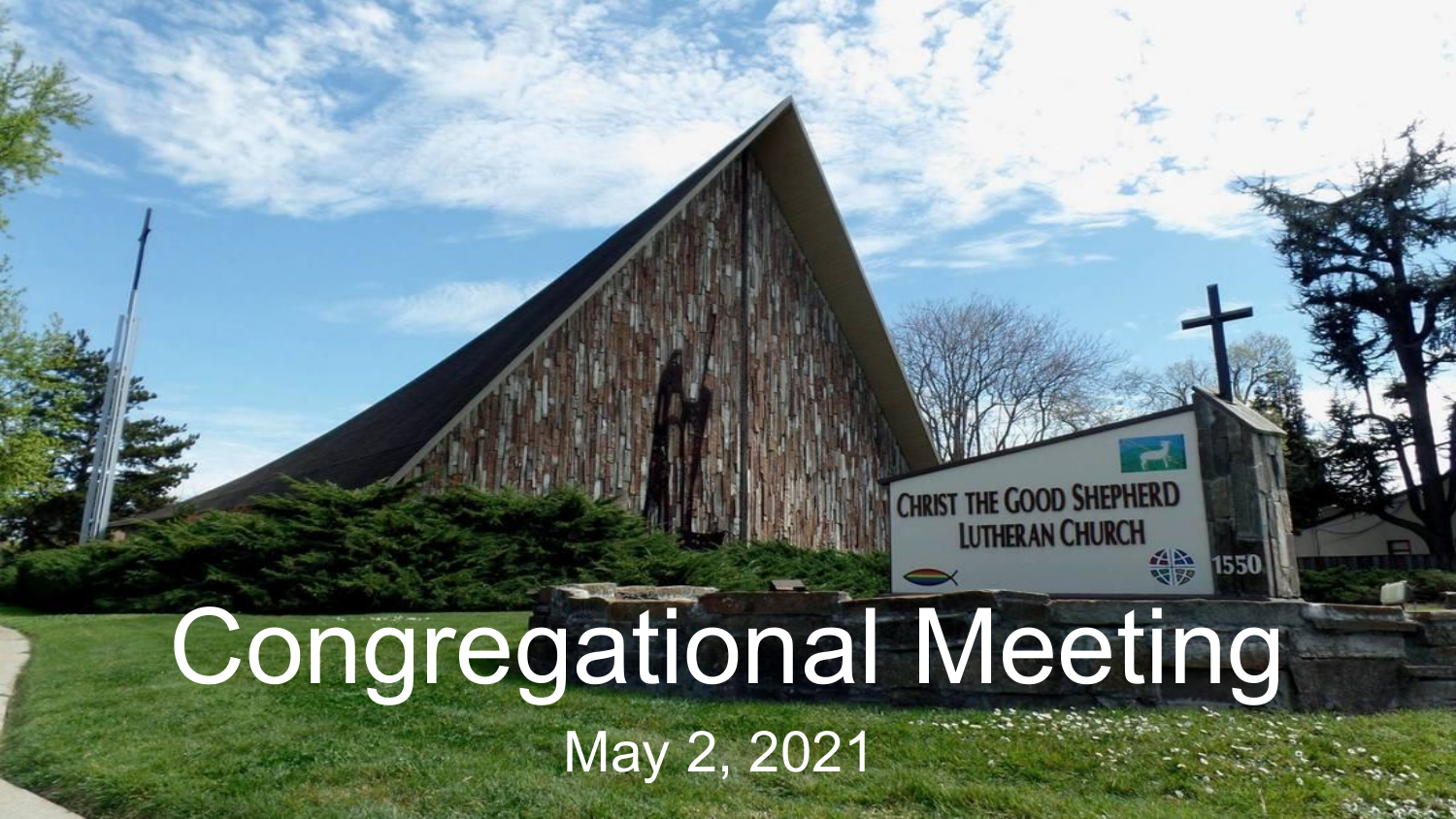## Agenda

- Elect Council members
- Elect Treasurer
- Financial Update
- Worship and gathering plan
- Closing Prayer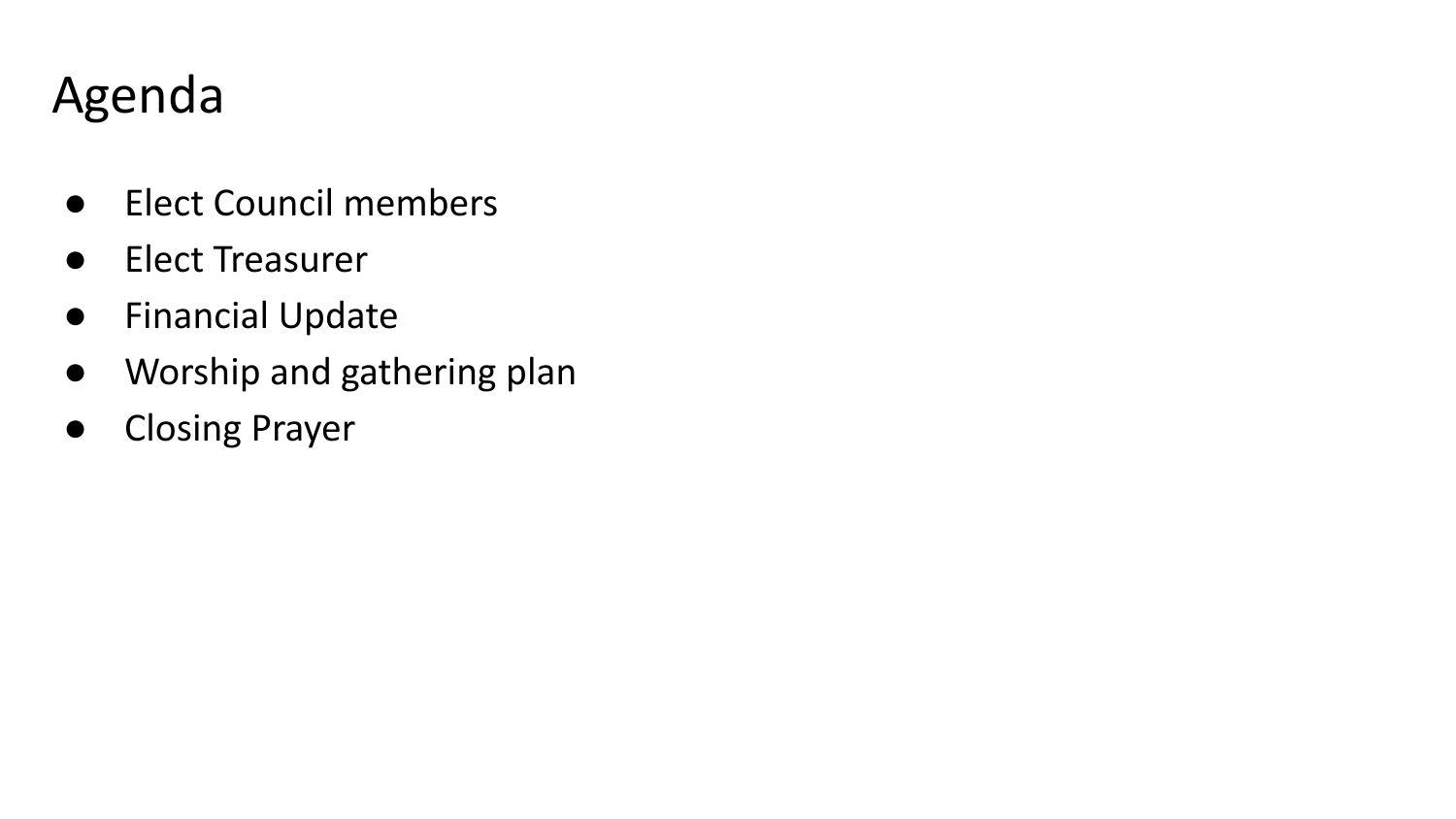# Elect Council Members

Elect two Council Members to serve the 3-year term of June 2021 to May 2024

Nominees

- 1. Gregg Zigler
- 2. Adam Erickson

Vote for up to two in the poll on your screen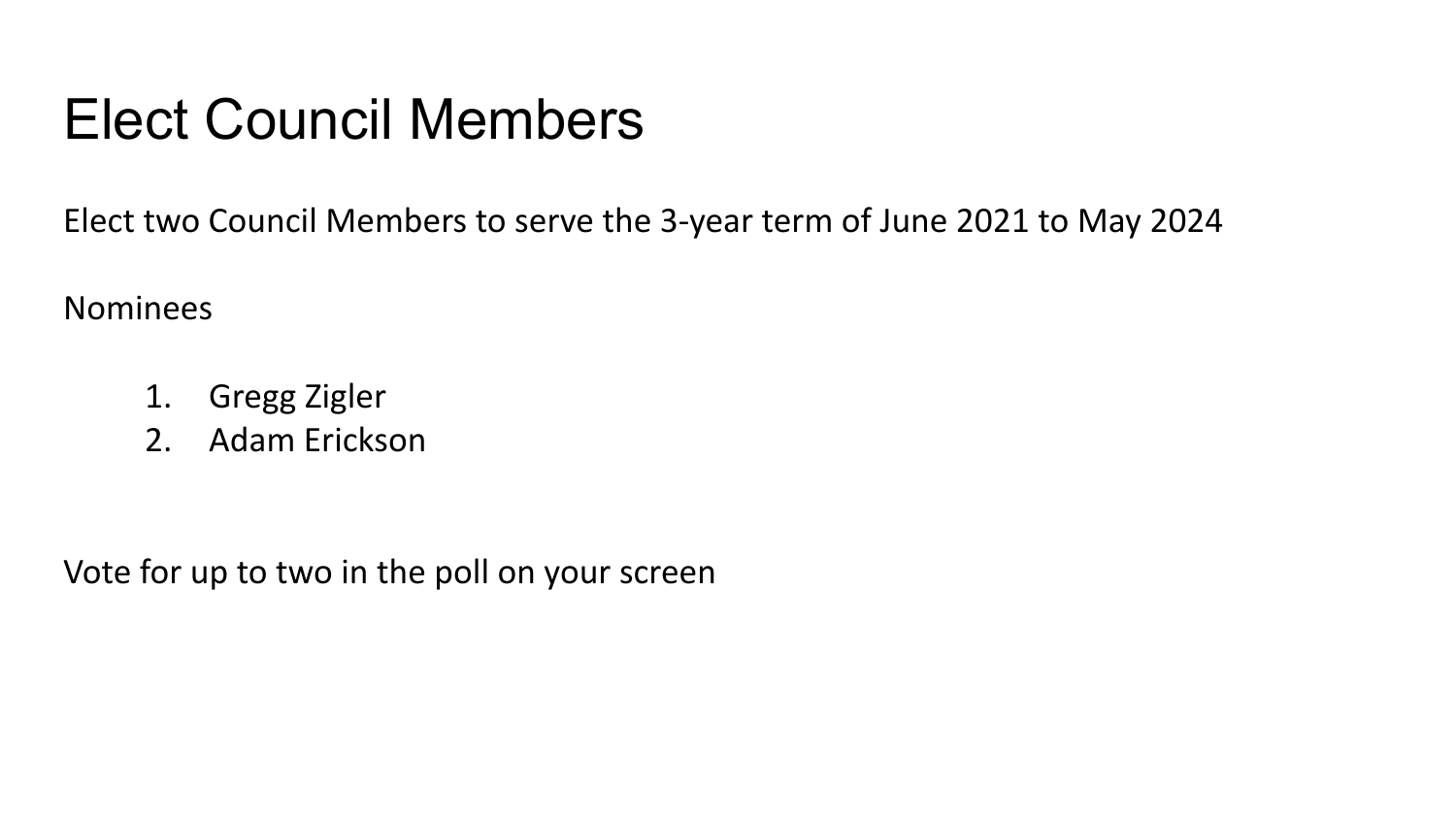# Elect Treasurer

Elect a treasurer to serve the 1-year term of June 2021 to May 2022

Nominees

1. Jean Hope

Vote for one in the poll on your screen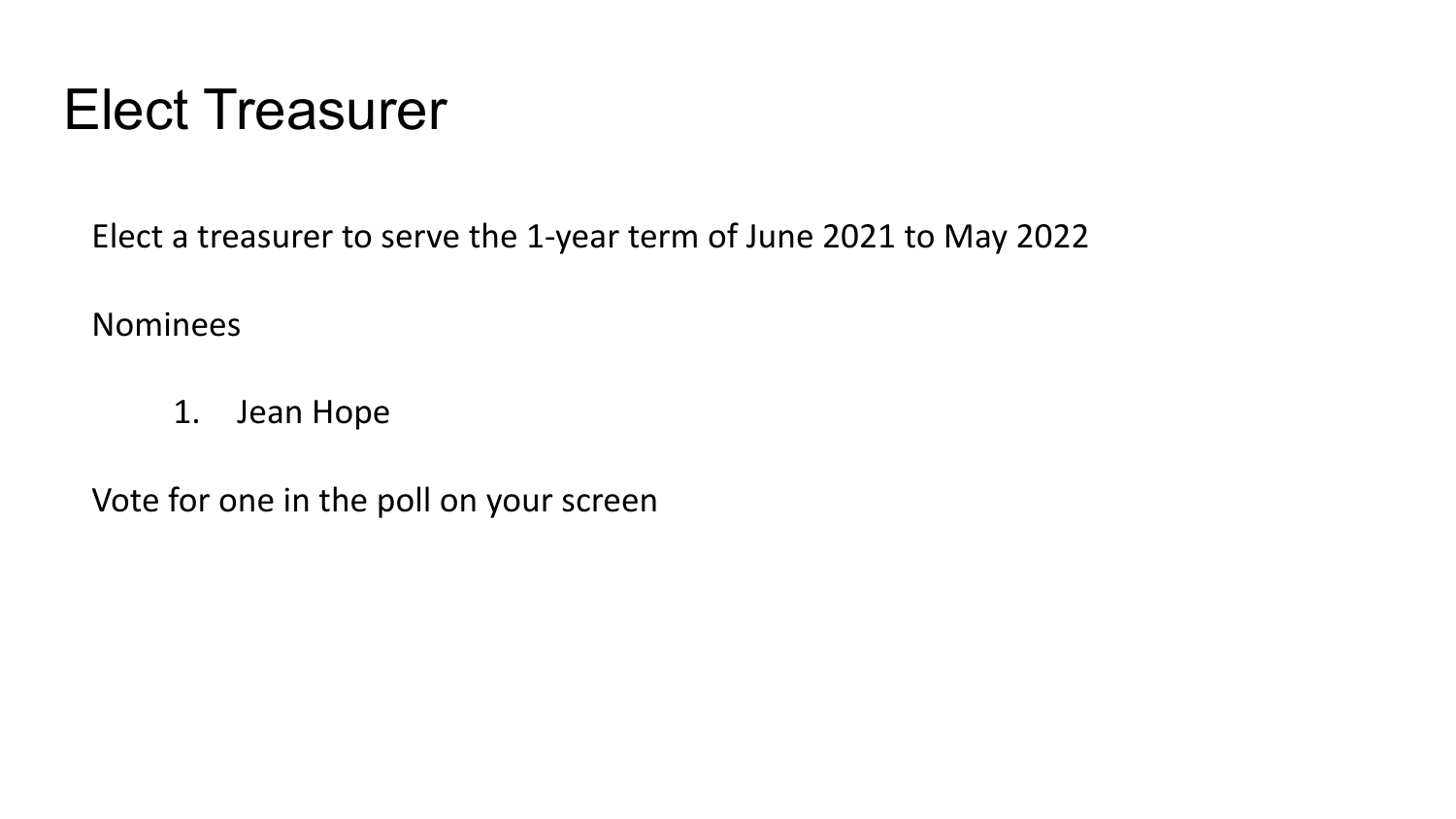| Income                          | <b>Actual</b> | <b>Budget</b> | <b>Budget vs. Actuals</b> |
|---------------------------------|---------------|---------------|---------------------------|
| <b>General Giving</b>           | \$68,360      | \$80,000      | 2021 Income               |
| <b>Facility &amp; Parsonage</b> | \$1,250       | \$2,500       | Year-to-Date as of        |
| <b>Hospitality</b>              |               | \$250         | 3/31/2021                 |
| Change in Value                 | \$31,055      |               |                           |
| Other Income                    | \$7,000       |               |                           |
| <b>Total Income</b>             | \$107,765     | \$82,750      |                           |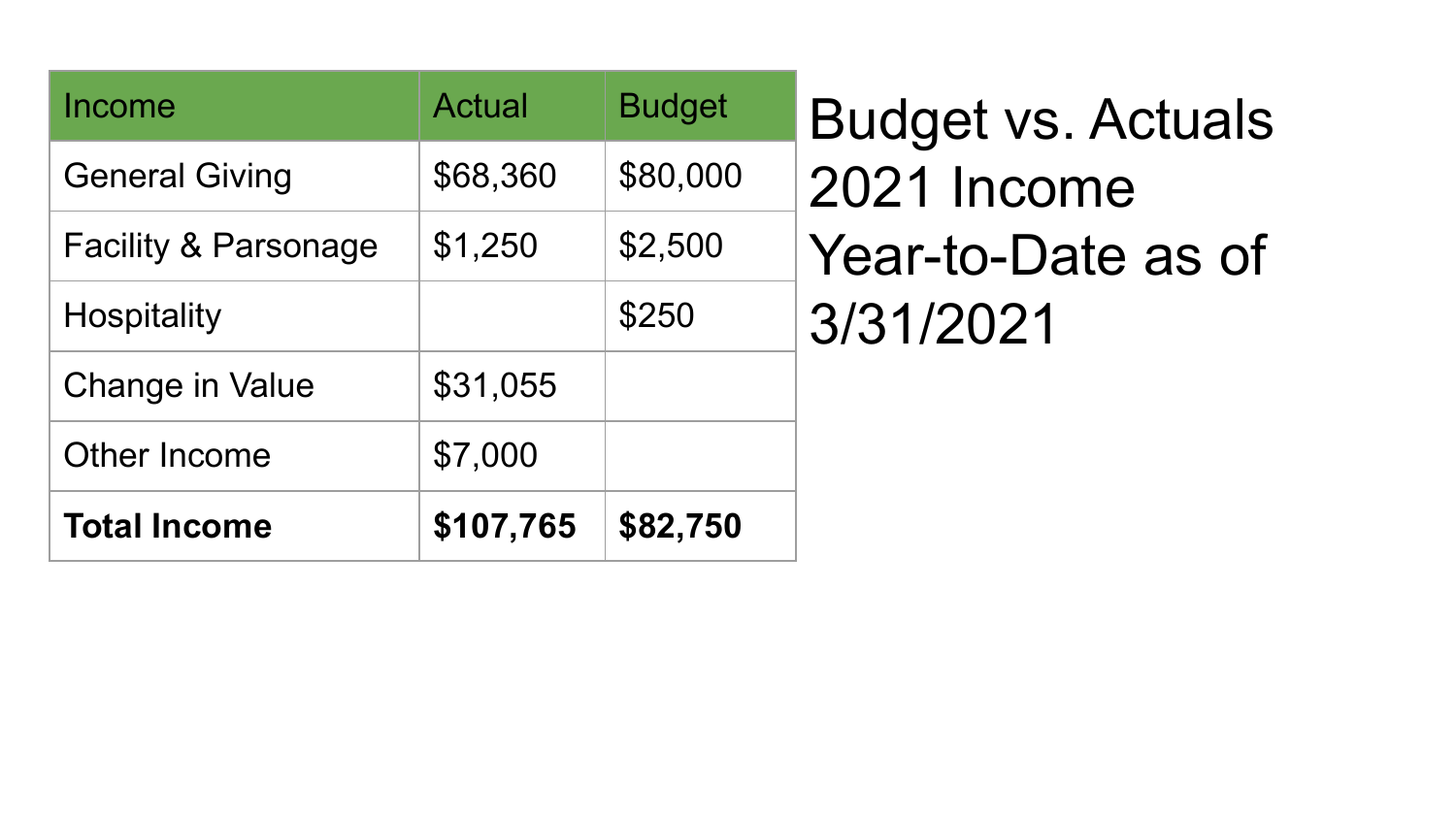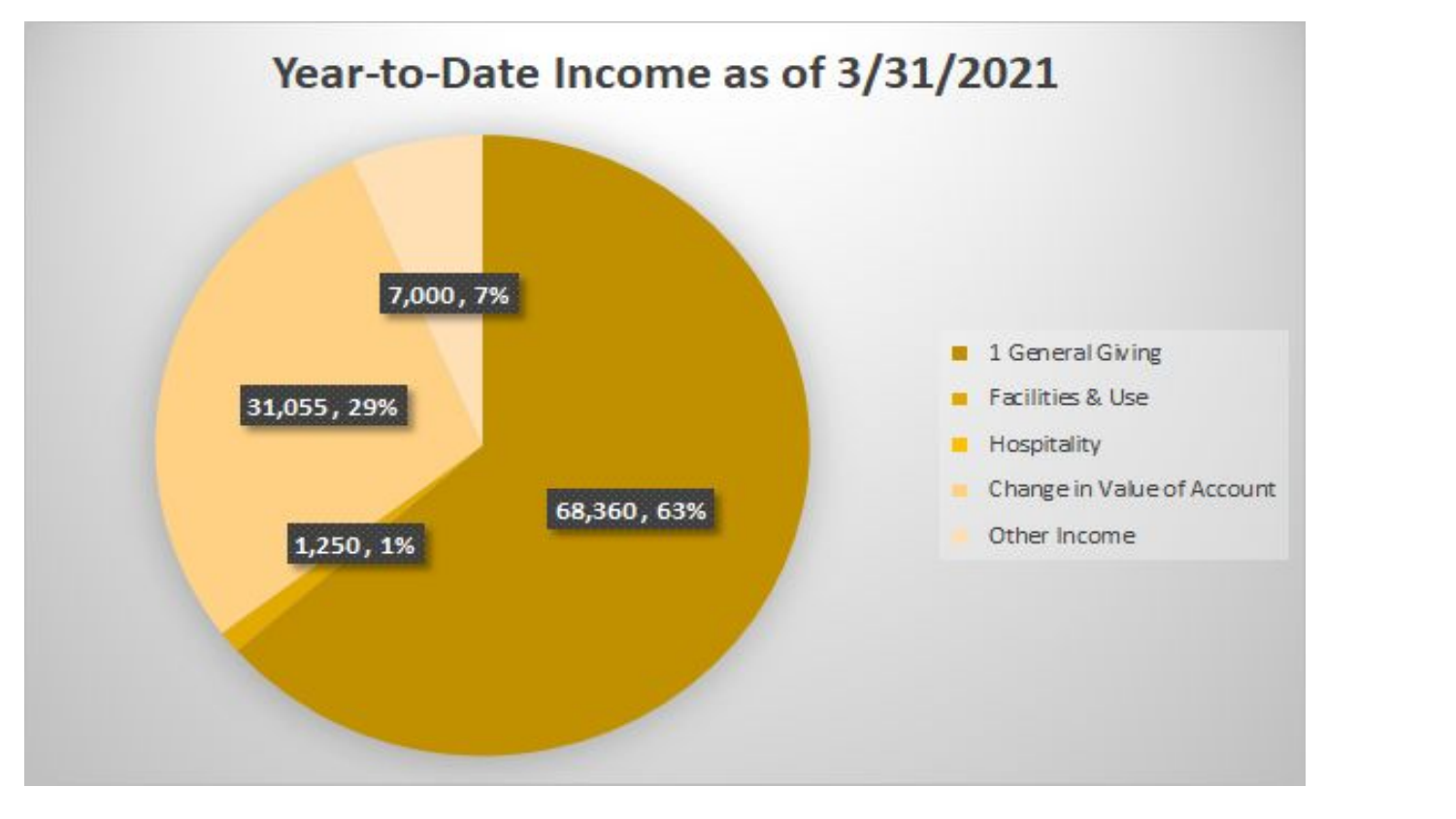# Budget vs. Actuals Expenses Year-to-Date as of 3/31/2021

| <b>Total Expense</b>       | \$113,526 | \$98,676      |
|----------------------------|-----------|---------------|
| <b>Worship &amp; Music</b> | \$2,713   | \$3,503       |
| Property                   | \$33,482  | \$13,943      |
| Personnel                  | \$64,591  | \$62,027      |
| Leadership                 | \$7,530   | \$7,465       |
| Education                  | \$2,050   | \$2,476       |
| <b>Benevolence</b>         | \$3,160   | \$9,262       |
| <b>Expense</b>             | Actual    | <b>Budget</b> |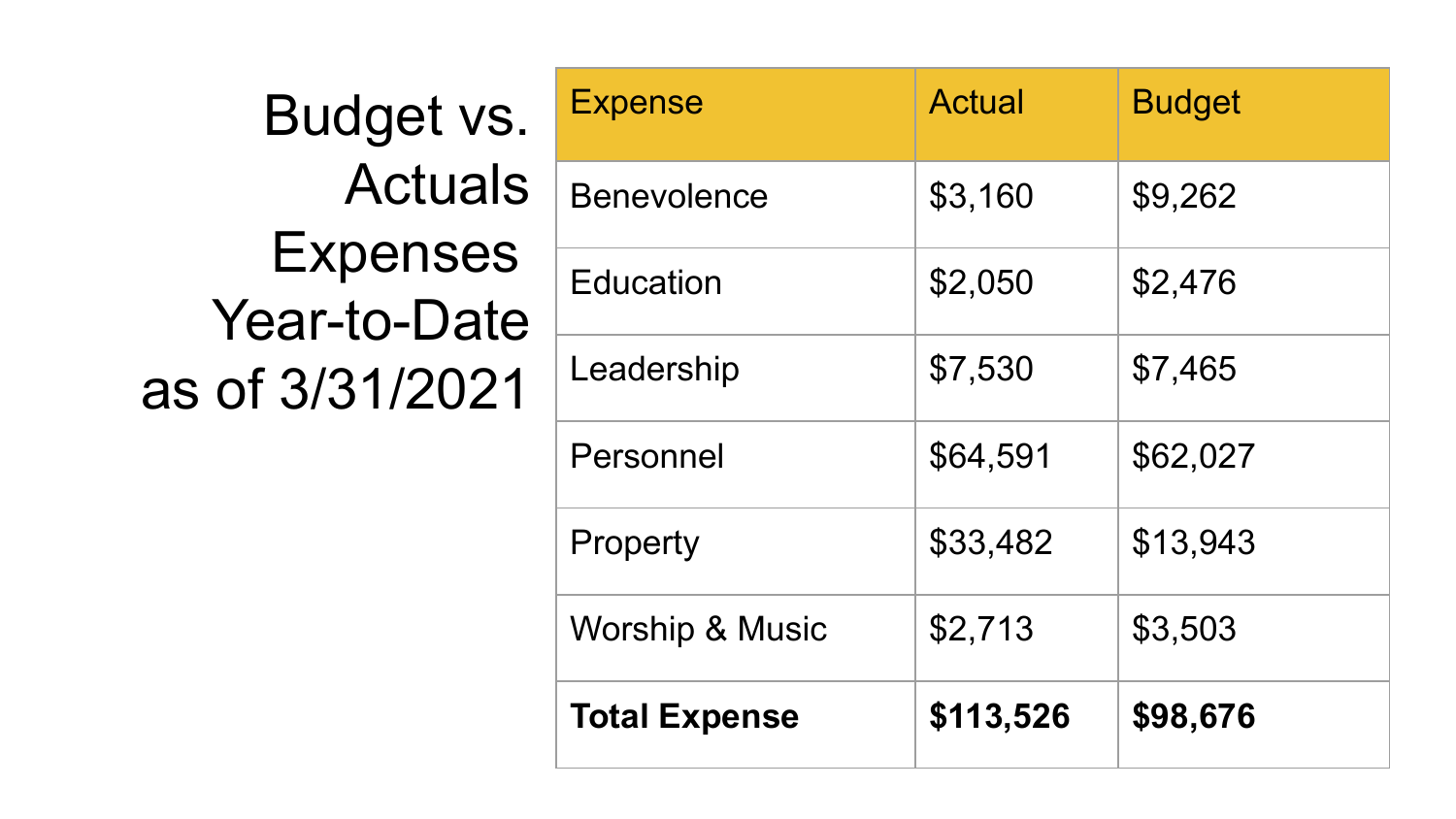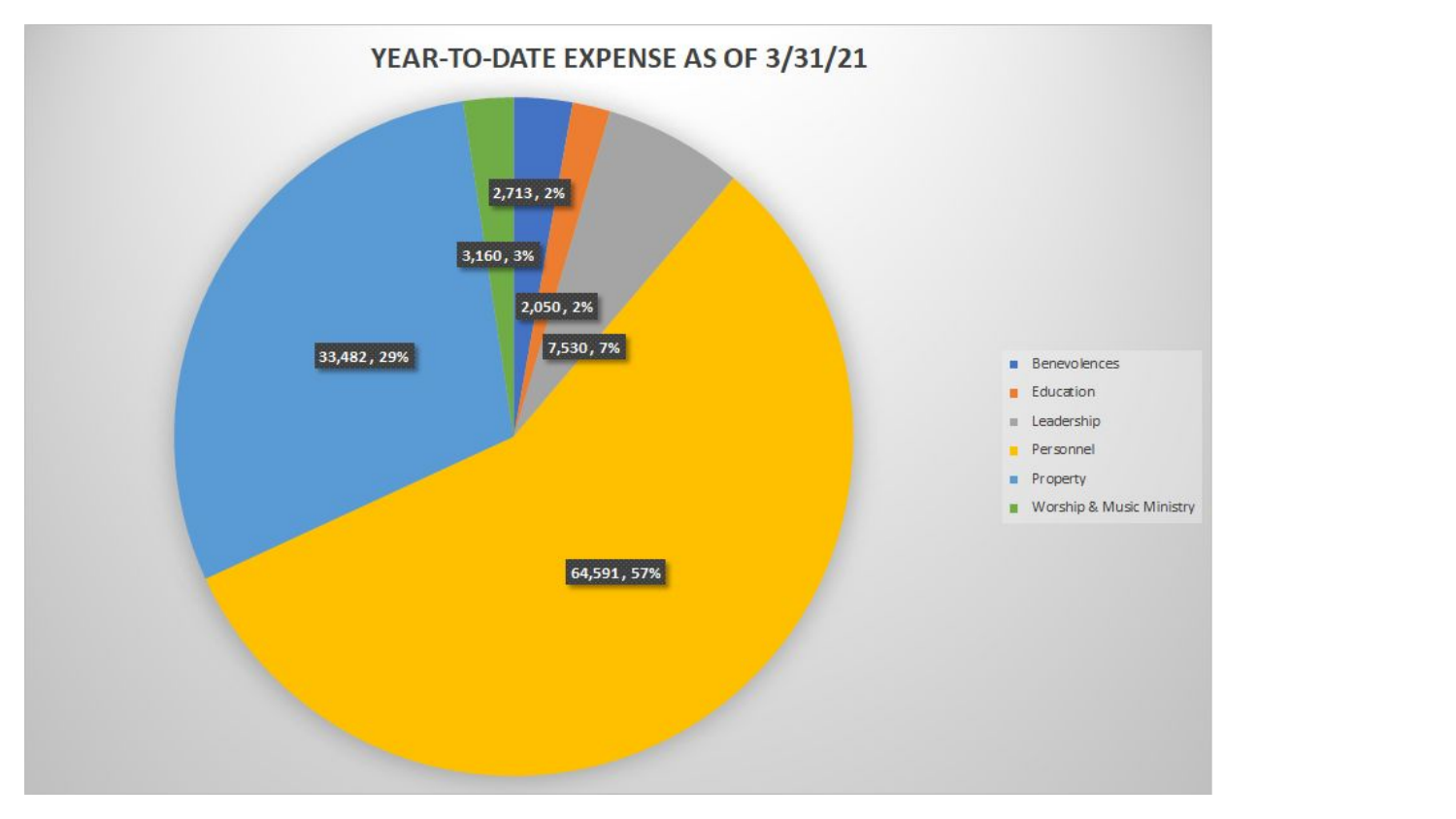## So how are we doing so far this year?

| <b>Total Income</b>        | \$69.610    |
|----------------------------|-------------|
| <b>Total Other Income</b>  | \$38,055    |
| <b>Total Expense</b>       | \$113,526   |
| <b>Total Other Expense</b> | \$1,087     |
| <b>Income for 2021</b>     | ( \$6, 948) |

**2021 Budgeted Net Income as of 3/31/2021 (\$15,926)**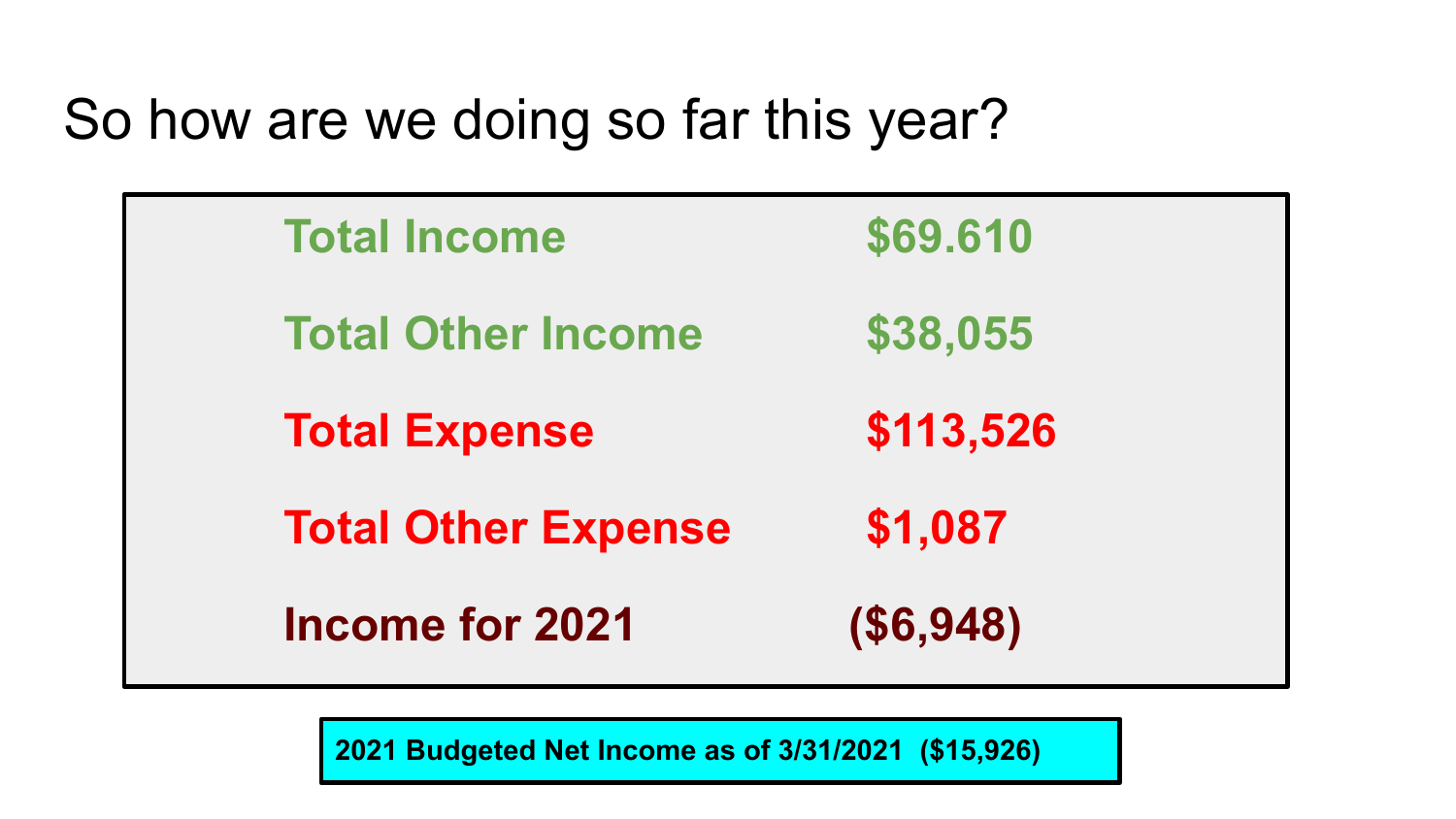| <b>Balance Sheet</b><br>as of 3/31/2021 |           | <b>Total Investments</b>  |                                                                                                                  | \$971,647                                  |
|-----------------------------------------|-----------|---------------------------|------------------------------------------------------------------------------------------------------------------|--------------------------------------------|
|                                         |           | <b>Designated Funds</b>   | <b>Christ Commun. Church</b><br>Reserve (Emerg) Fund<br><b>Scholarship Fund</b><br><b>Bldg. Contingency Fund</b> | \$2,135<br>\$58,000<br>\$2,365<br>\$38,967 |
| <b>General Checking</b>                 | \$199,239 |                           | <b>CGS Quilters</b><br><b>Memorial Shepherd Fund</b>                                                             | \$1,012<br>\$2,956                         |
| <b>ELCA FCU Savings</b>                 | \$1,001   |                           | <b>Shelter Cooking</b>                                                                                           | \$513                                      |
| <b>Petty Cash</b>                       | \$274     | <b>Restricted Funds</b>   | <b>German Lang. Ministry</b><br><b>Total Memorials</b>                                                           | \$3007<br>\$23,842                         |
| <b>Investment Accts</b>                 | \$971,647 |                           | <b>Bryer Bequest Choir</b><br><b>Bryer Bequest Deacon</b>                                                        | \$0<br>\$154,044                           |
| Net Income                              | (\$6.948) |                           | <b>Bryer Bequest Library</b><br><b>Bryer B. Sunday School</b>                                                    | \$123,115<br>\$39,675                      |
|                                         |           | <b>Unrestricted Funds</b> |                                                                                                                  | \$880,513                                  |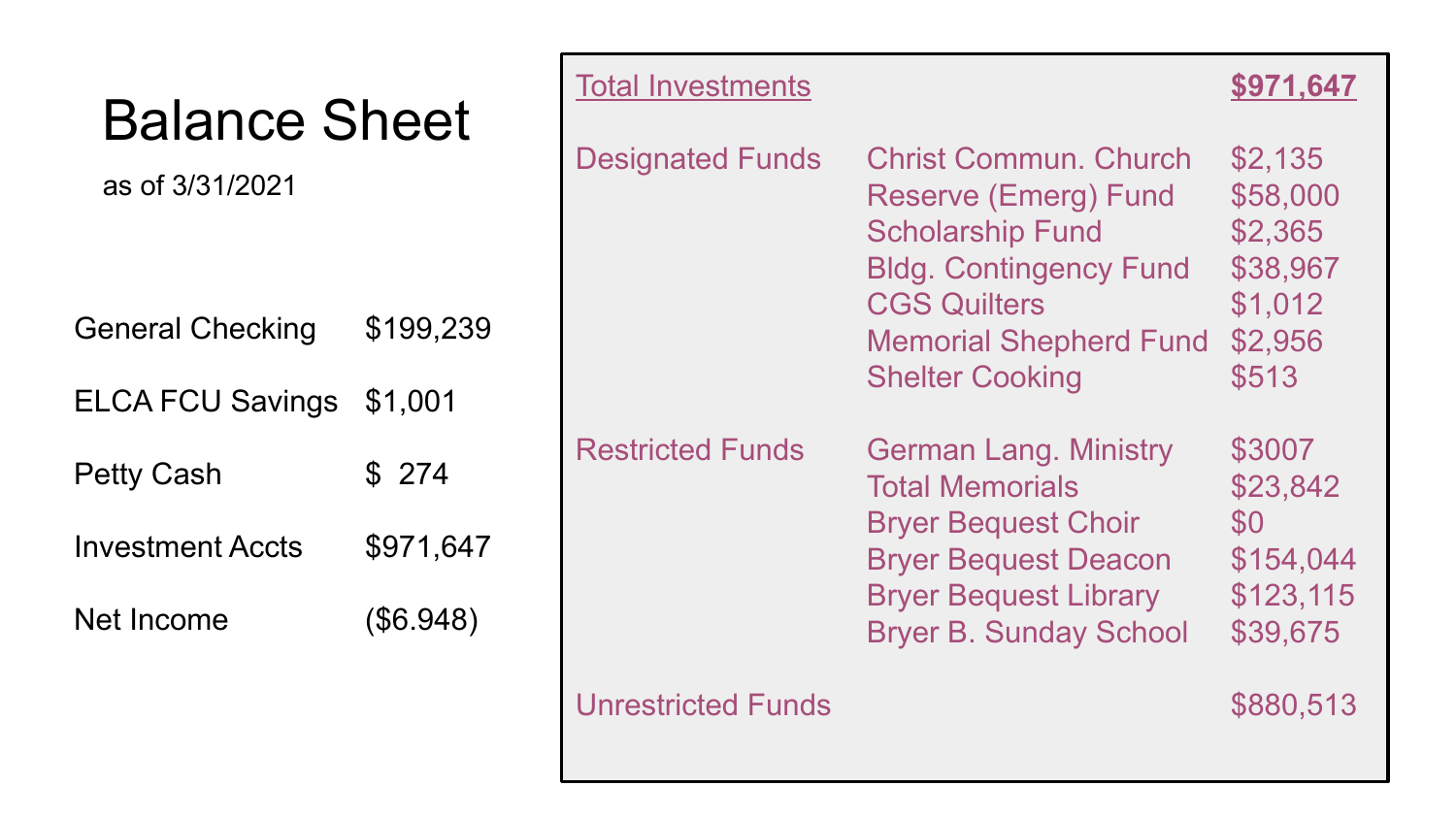# 2021 Budget

|                                           |           | <b>Expenses</b>            |           |
|-------------------------------------------|-----------|----------------------------|-----------|
| <b>Income</b>                             |           | <b>Benevolences</b>        | \$38,575  |
| <b>General Giving</b>                     | \$320,000 | Education                  | \$9,256   |
| <b>Facilities Use</b>                     | \$10,000  | Leadership                 | \$31,211  |
| <b>Hospitality</b>                        | \$1,000   | Personnel                  | \$247,062 |
| <b>Total Income</b>                       | \$331,000 | Property                   | \$55,770  |
|                                           |           | <b>Worship &amp; Music</b> | \$14,010  |
| <b>Net Operating Income</b><br>(\$64,884) |           | <b>Total Expenses</b>      | \$395,884 |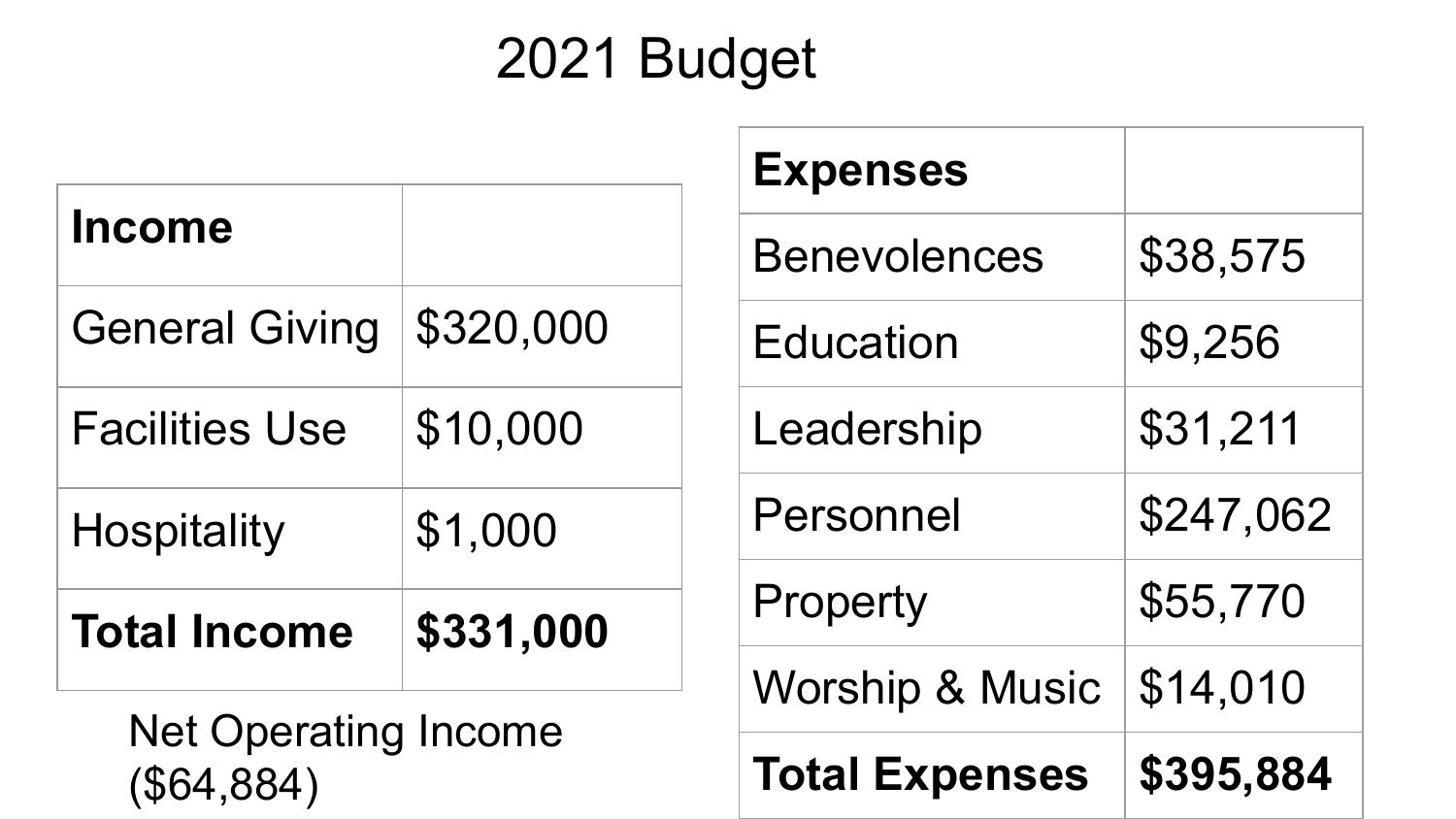Finance **Committee** recommendation for good stewardship of finances

(Balances as of 4/26/21)

| <b>Current Checking Accts</b>                   | \$<br>186,237         |
|-------------------------------------------------|-----------------------|
| <b>Current Investments</b>                      | \$1,004,959           |
| <b>Total Liquid Assets</b>                      | <u>\$1,191,196</u>    |
| <b>Payroll Liabilities</b>                      | $\sqrt{3}$<br>14,666) |
| <b>CCMM</b>                                     | $($ \$<br>2,135)      |
| <b>Designated Funds</b>                         | (\$<br>60,365)        |
| <b>Restricted Funds</b>                         | (S)<br>398,745)       |
| <b>Total Claims Against Assets</b>              | $(S$ 475,911)         |
| <b>Funds Available for Use</b>                  | \$715,285             |
| <b>Reserve for Loss of Donations</b>            | (S<br>275,000)        |
| <b>Funds to Consider for Other Use</b>          | \$<br>440,285         |
| <b>Recommended Use for Facility Stewardship</b> | $(S$ 250,000)         |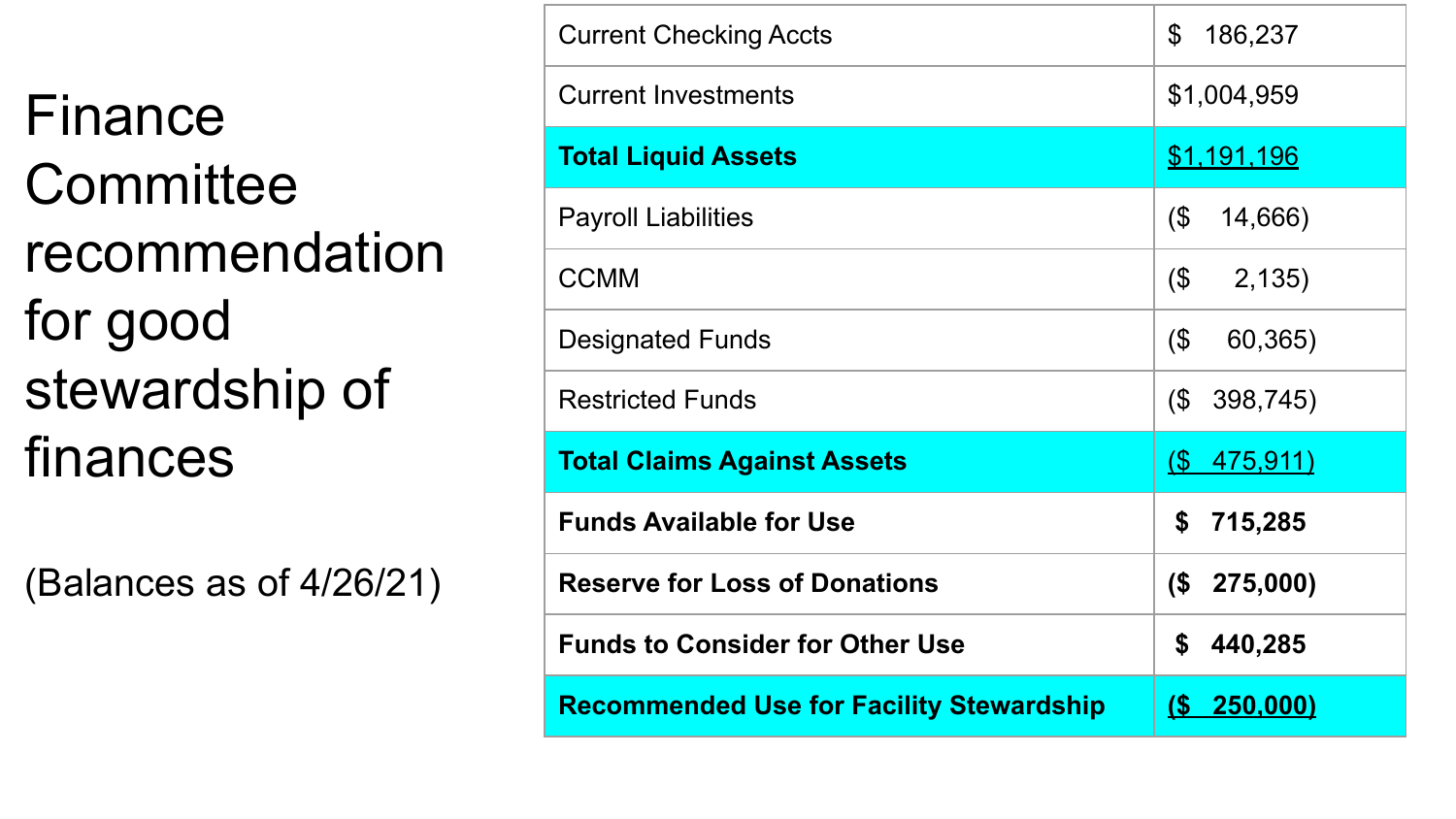#### Kitchen/Restroom Proposal

Remodel Highlights:

- Fix plumbing drainage issues
- Upgrade kitchen and improve layout
- Renovate bathrooms and relocate entrances
- Improve pedestrian flow from Narthex to Great Hall

Architects Proposal: (Michael Harris)

**Total Design Fee: \$36,972**

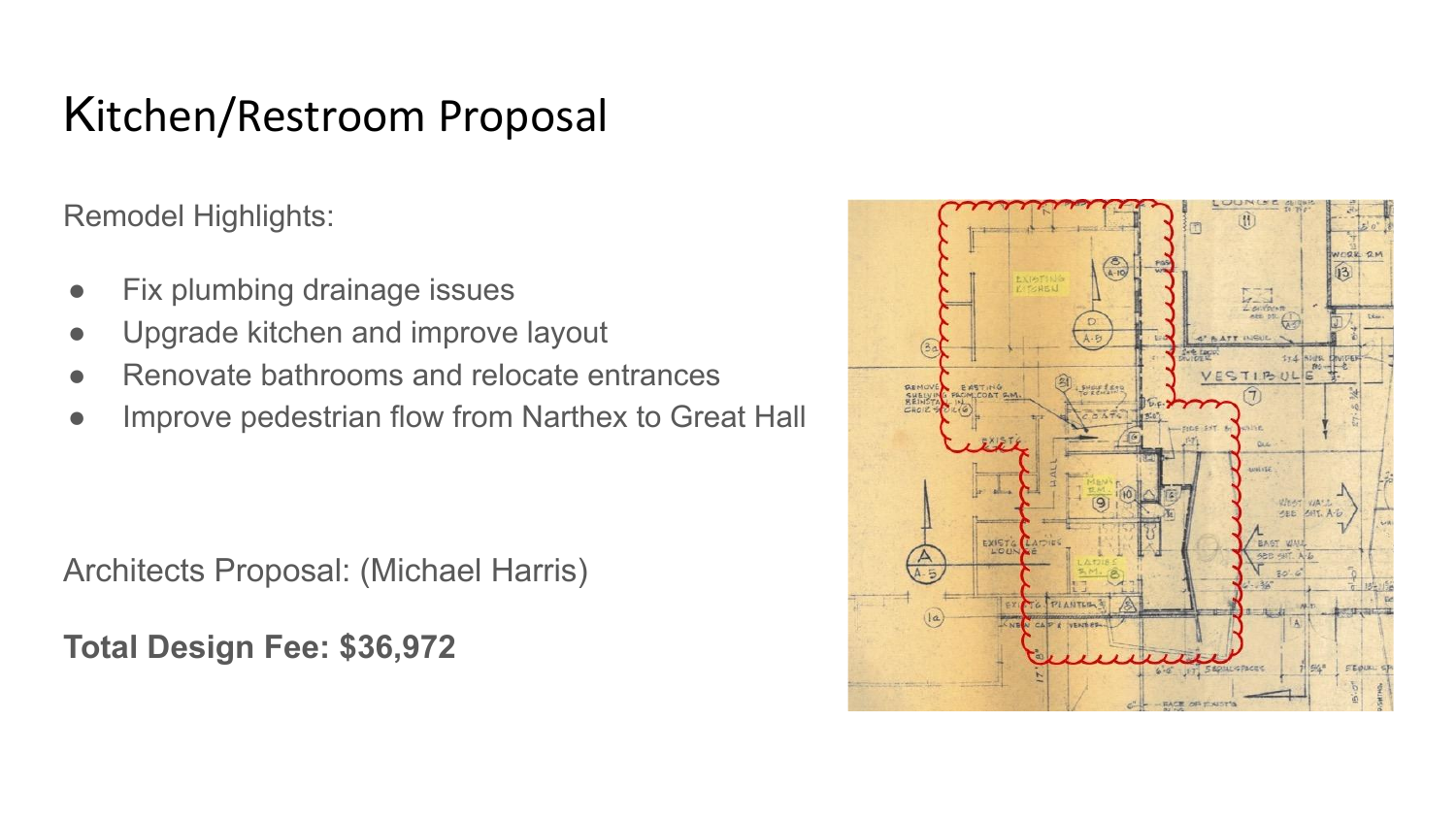### Update on In-person activities

Worship plan as of May 23:

#### ● Orange Tier

- Staff and a few volunteers will worship in the sanctuary, live streaming to YouTube
- Safety precautions such as masking and distancing will be in place
- Full details will soon be available at cgslc.org
- Yellow Tier
	- Congregation members will be invited to worship in person
	- A sign-up form will be available
	- Up to 50 people will be allowed to worship in the sanctuary
	- Safety precautions such as masking and distancing will be in place
	- Congregation members will not be allowed to sing in the sanctuary
	- Communion, passing the peace, and coffee hour will be modified
	- Attendees will be seated by an usher and must stay in designated space
	- Full details will soon be available at cgslc.org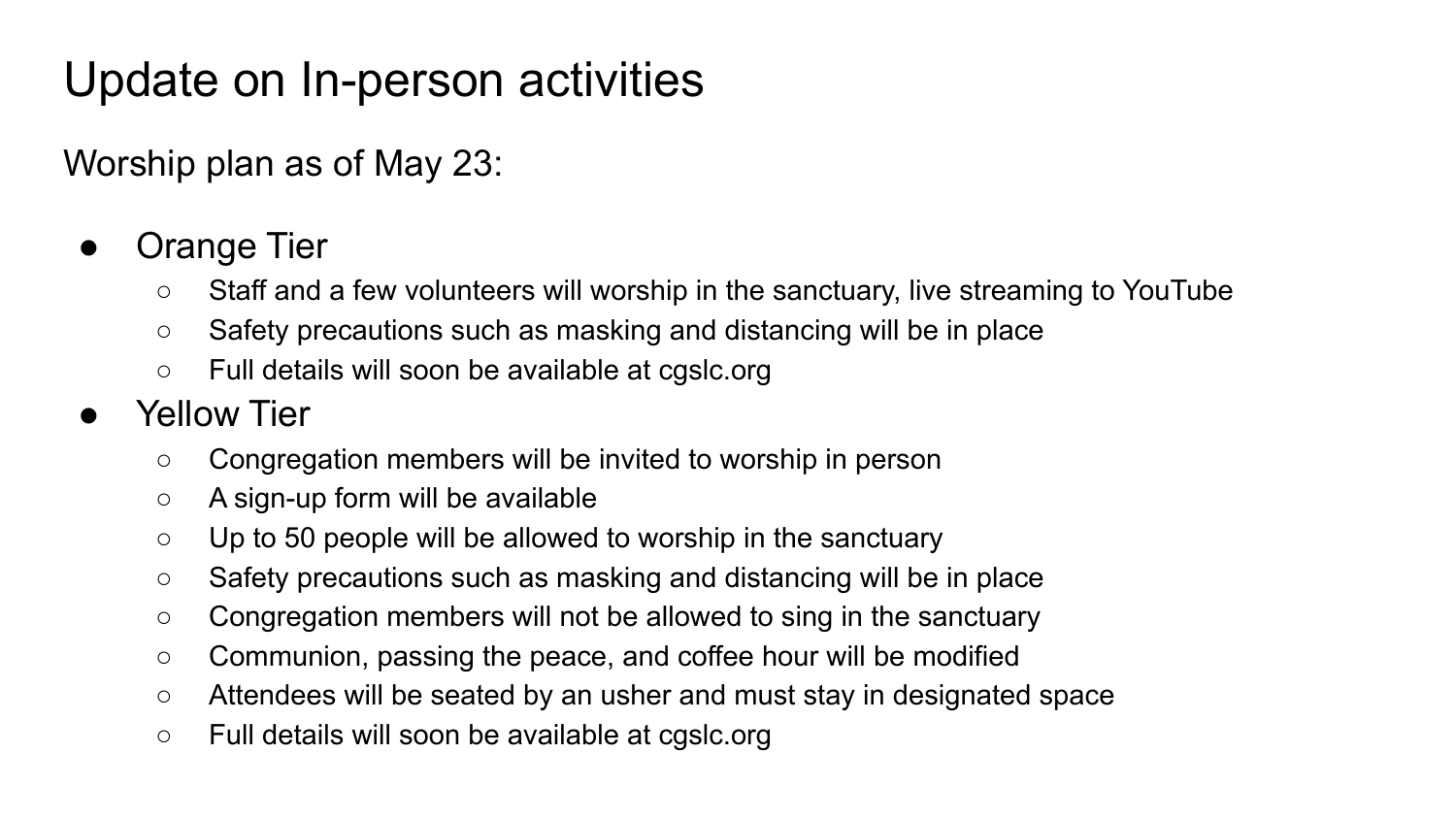## Update on In-person activities

#### CGS meetings and gatherings

- As of May 3, 2021 CGS will begin hosting in-person gatherings
- All in-person gatherings will require individuals to wear masks, refrain from unnecessary contact, and follow all the posted signage at CGS
- Capacity limits for each space and/or room will be provided
- More information about how to reserve space or plan gatherings will be communicated through May

#### Community meetings and gatherings

- As of May 3, 2021 CGS will invite outside groups to hold meetings at our facility
- Spaces will be scheduled to allow for additional sanitizing between groups
- A sanitizing fee will be added to the usual rental fee
- All in-person gatherings will require individuals to wear masks, refrain from unnecessary contact, and follow all the posted signage at CGS
- Capacity limits for each space and/or room will be provided